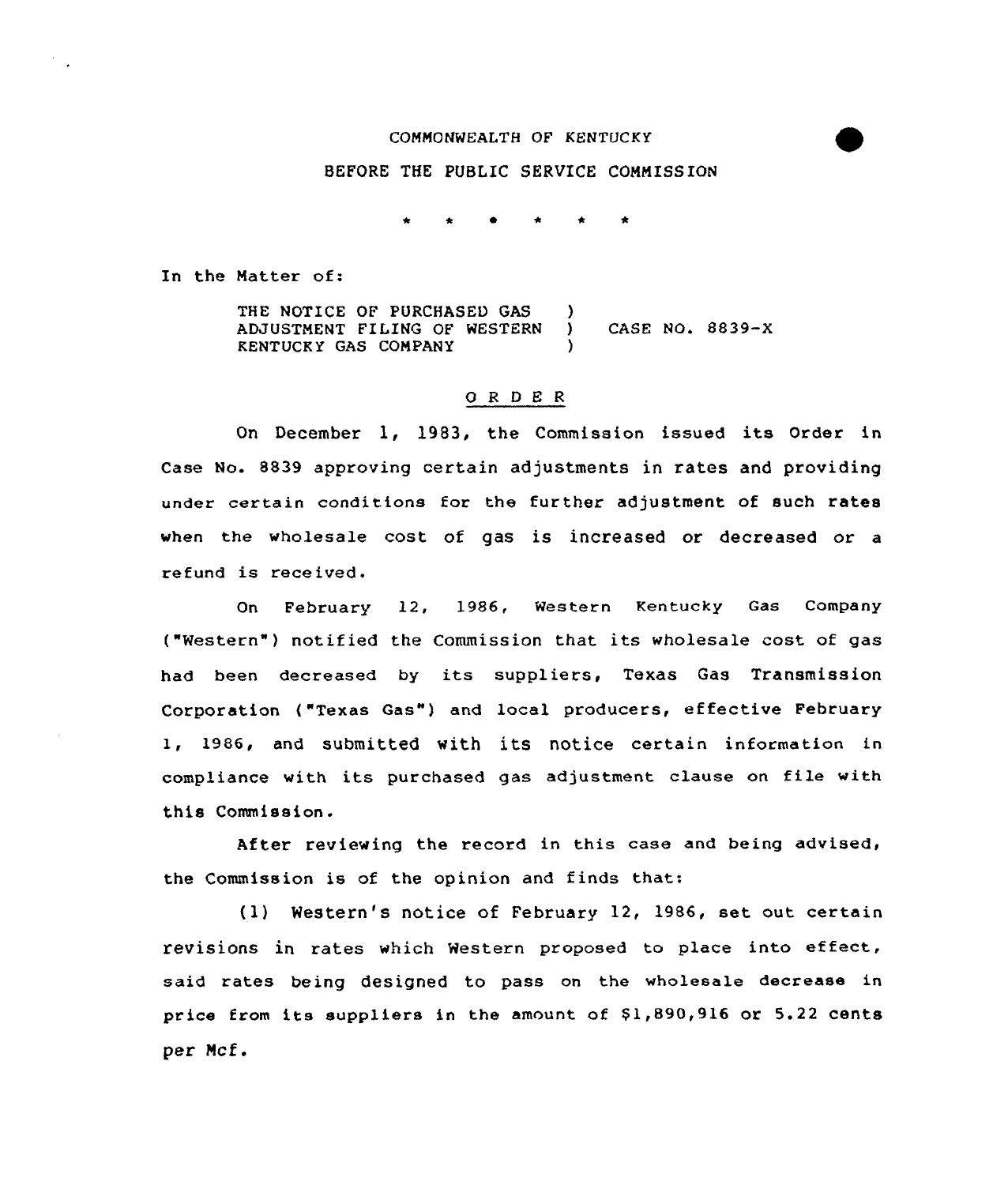(2) Texas Gas filed decreased rates with the FERC to be effective February 1, 1986. Western requested an effective date for proposed rates of March 1, 1986. Its ef fective date should be February 1, 1986, to coincide with that of its suppliers.

(3) Western should report to this Commission any excess revenues collected from February 1, 1986, to the date the proposed rates are implemented, along with a refund plan. If there are no over-collections, that should also be reported.

(4) Western's adjustments in rates under the purchased gas adjustment provisions approved by the Commission in its Order in Case No. 8839, dated December 1, 1983, are fair, just and reasonable and in the public interest and should be effective with gas supplied on and after February 1, 1986.

IT IS THEREFORE ORDERED that:

(1) The fates in the Appendix to this Order be and they hereby are authorized effective with gas supplied on and after February 1, 1986, rather than on March 1, 1986, as Western requested.

(2) Within 30 days of the date of this Order Western shall file with this commission its revised tariffs setting out the rates authorized herein.

(3) Within 30 days of the date of this Order Western shall supply excess revenue information and <sup>a</sup> refund plan or <sup>a</sup> report that no excess revenues were collected.

 $-2-$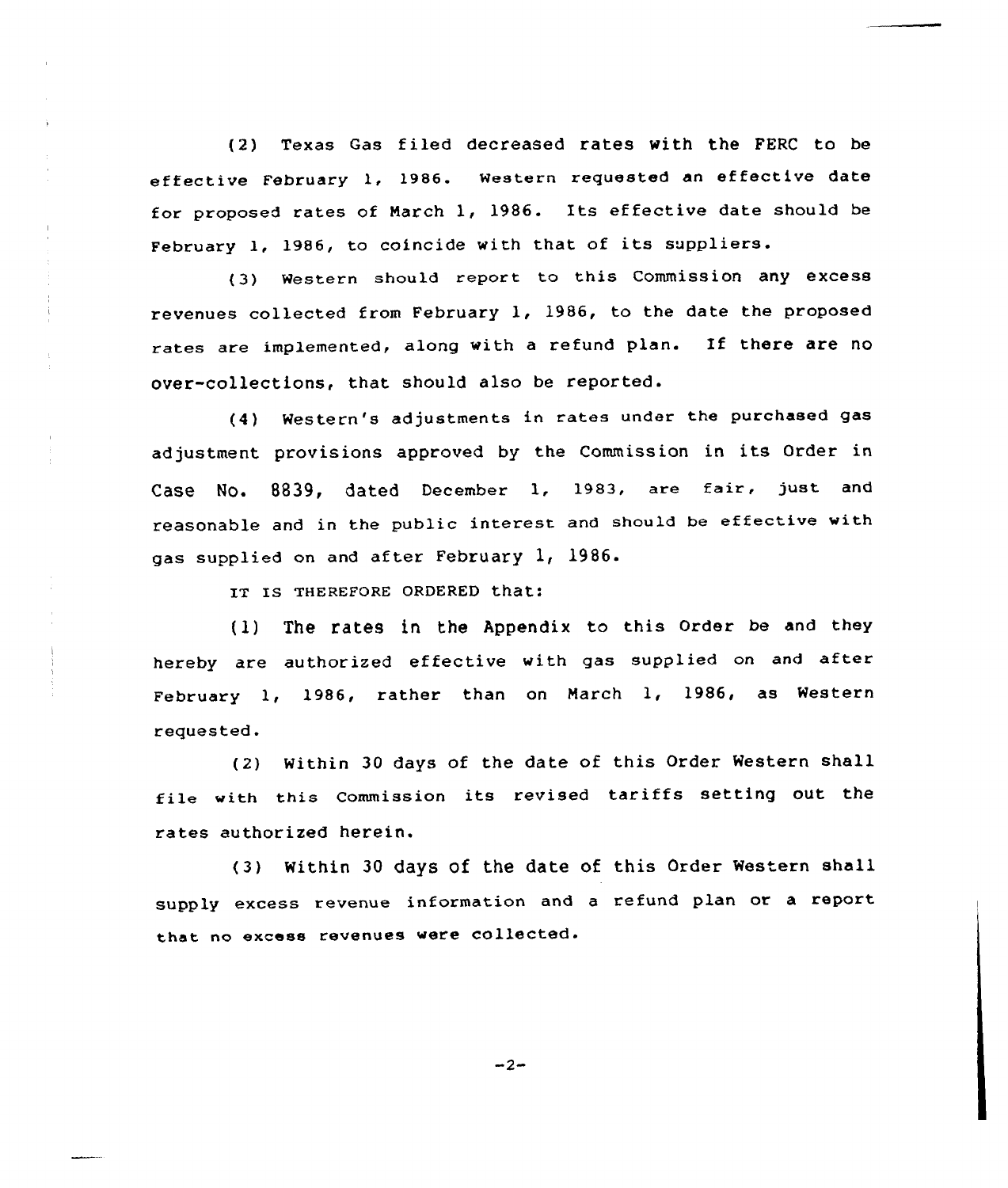Done at Frankfort, Kentucky, this 26th day of February, 1986. PUBLIC SERVICE COMMISSION

nh D. He Chairman l

Vice Chairman VIII **Comgissioner** 

ATTEST:

**Secretary**